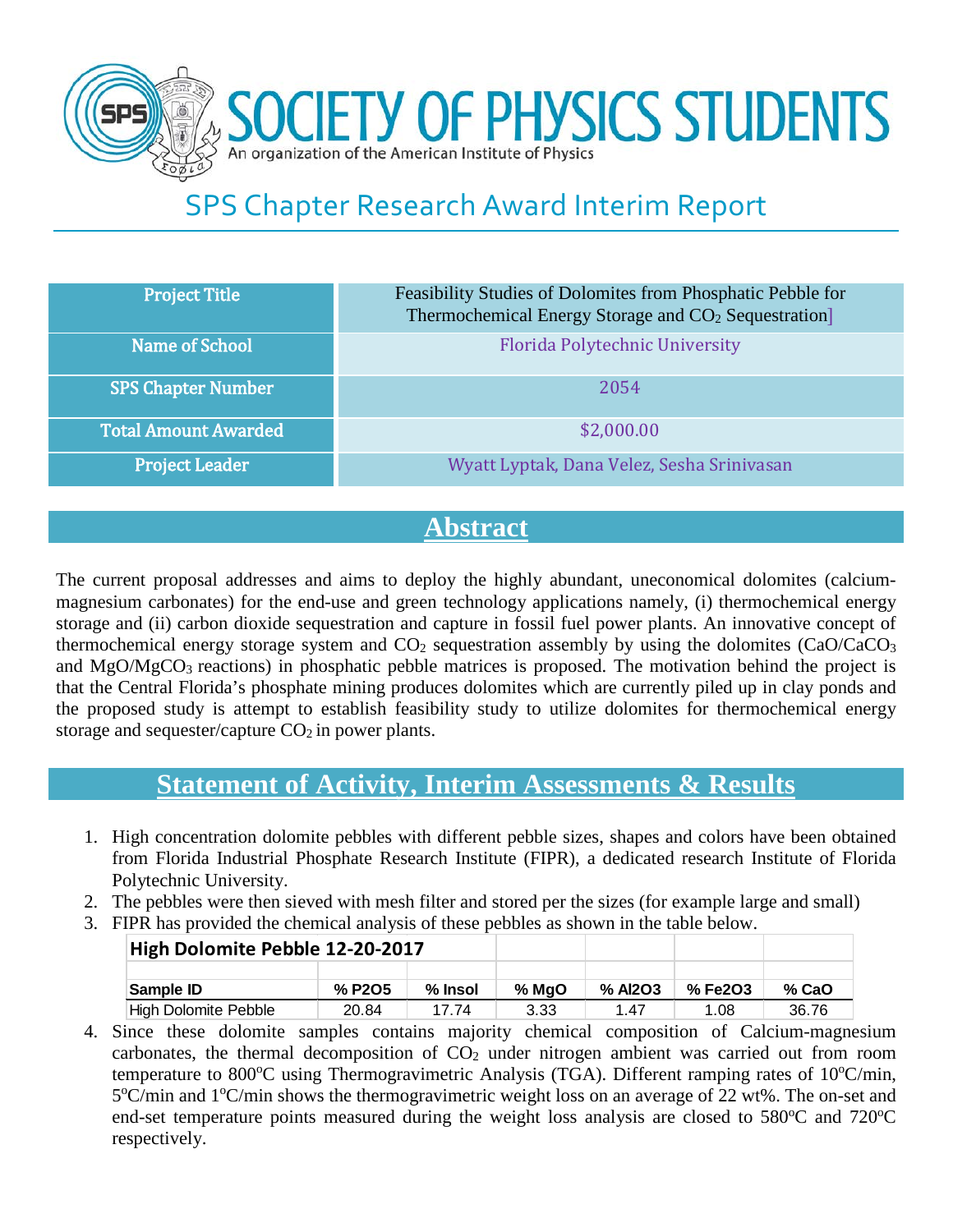- 5. Based on our preliminary TGA studies, the low ramping rate provided a clean baseline when compared to the high ramping rate with increasing baseline (see the Figure 1). The sample sizes of all three samples have been normalized to compare their thermogravimetric performance.
- 6. TGA studies of various color samples of high dolomite concentration (for example white, gray and yellow) demonstrated with different weight loss and since this investigation is underway, the results are not reported here.



Figure 1: Thermal Gravimetric Analysis or Raw Dolomite at different ramp rates

7. Scanning electron micrographs (SEM) of raw and TGA processed dolomite are shown in Figure 2. The raw materials demonstrated various sizes and shapes, whereas, after TGA thermal decomposition under CO2 ambient, shows single cluster of dolomite at the same magnification which may reveal the coalescence effects at elevated temperatures. The studies pertaining to understand the elemental composition and their weight percentage are examined by Energy Dispersive Spectroscopy (EDS) feature of back scattered electron imaging as shown in Figure 3. Majority of the composition based on the calcium, magnesium, carbon and oxygen elements, it is partially confirmed the presence of dolomite phases  $CaMg(CO<sub>3</sub>)<sub>2</sub>$ .



Figure 2: SEM of unprocessed and TGA processed dolomite  $(100 \mu)$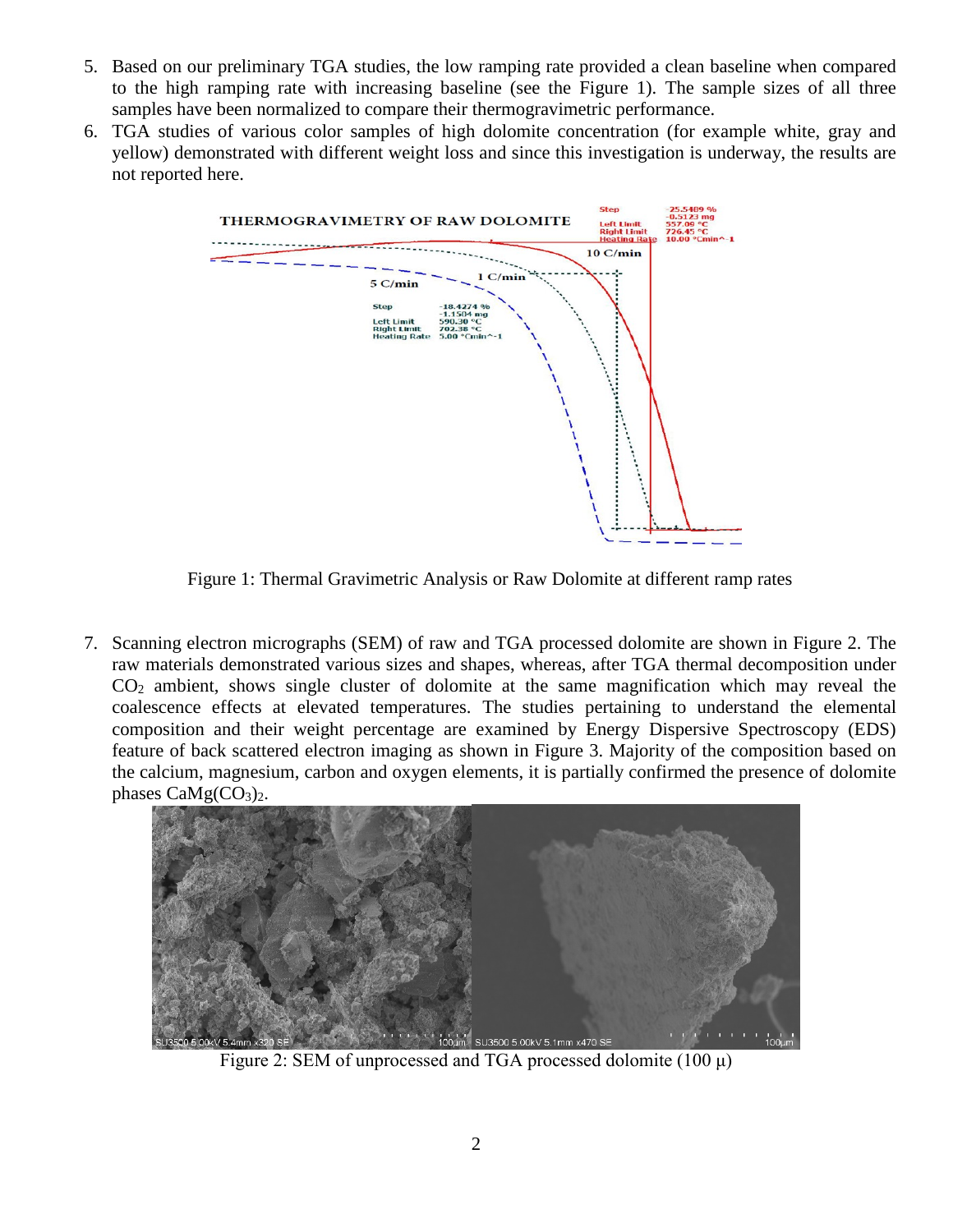

Figure 3: EDS Spectrum and layered EDS mapping of raw dolomite

- 8. At the end of this interim report, the researchers presented the results obtained from the high dolomite concentration samples supplied obtained from the Phosphate mines in Central Florida. Some of the very important findings are detailed below.
- 9. Figure 1 below shows the TGA (thermogravimetric analysis) profiles of different color high dolomite concentration samples collected as mentioned above. There were different color pebbles and hence the thermogravimetric analysis of these samples demonstrated non-uniform thermal decomposition in perspective to on-set and end-set points. The thermal decomposition of the commercial dolomite sample exhibited with twice mass loss when compared to the Central Florida's phosphatic samples. Additionally, the samples with dark color sample show two step decomposition with lower weight loss.



**Figure 1:** TGA of commercial dolomite sample and the earth obtained samples.

10. The commercial dolomite sample was examined in both calcination and carbonation loop cycles. For the calcination run, nitrogen was used as a carrier gas the ramping rate was fixed to  $10^{\circ}$ C/min from room temperature to 700°C. For the carbonation cycle, ultrapure  $CO<sub>2</sub>$  was used (100 mL/min) for the same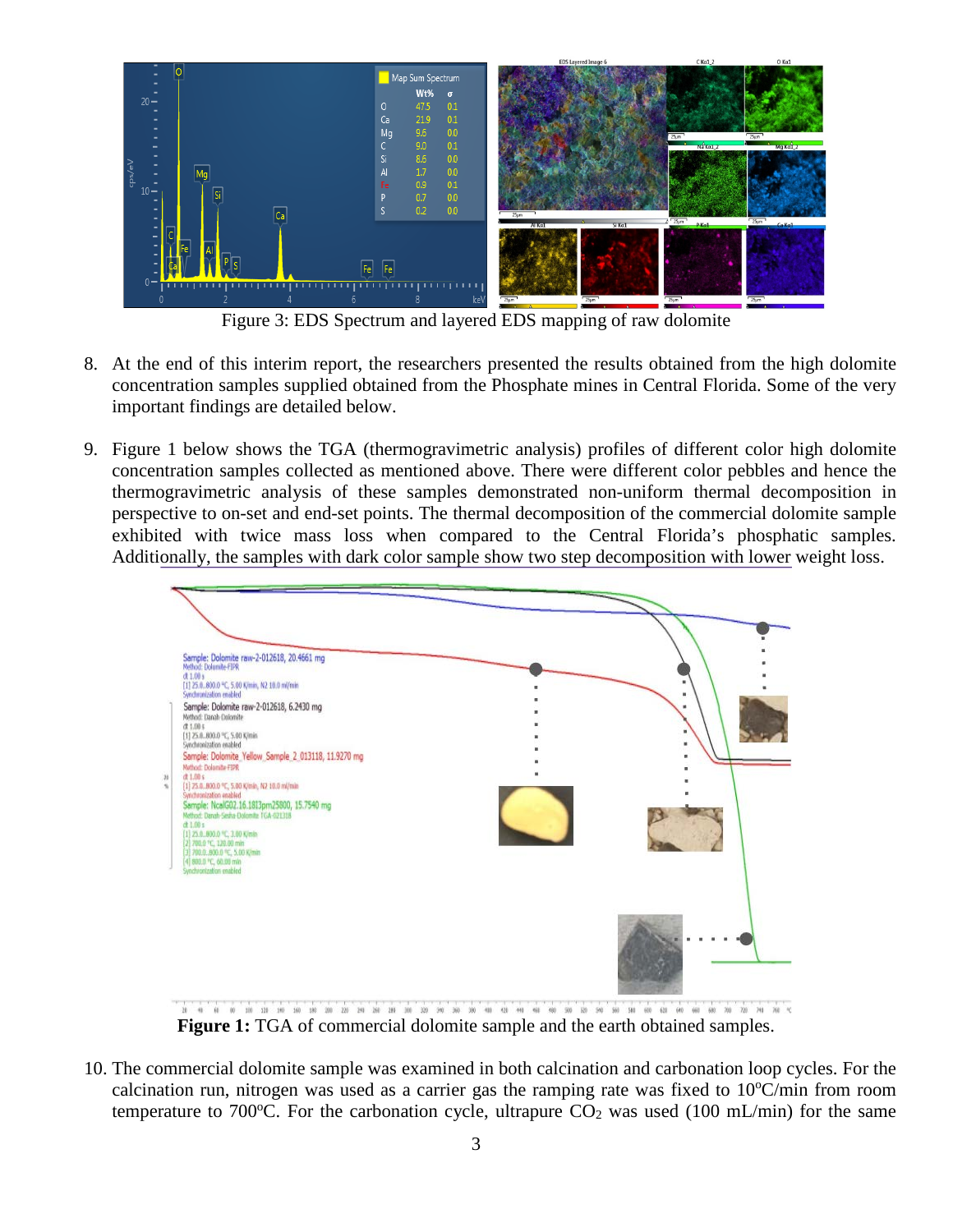ramping rate and other temperature settings. The commercial dolomite sample in four consecutive calcination and carbonation cycles are shown in Figure 2.



Figure 2: Calcination and Carbonation TGA profiles of commercial dolomite.

11. We have observed, reversible cycles of calcination and carbonation on the earth obtained high dolomite pebble samples. We have picked up the white color pebble since this has decomposed thermally with high mass loss% when compared to other color samples such as gray and black. The Table 1 shows the sample name, initial mass in grams, mass loss% due to calcination and mass gain% due to carbonation cycles. Though the first cycle of calcination demonstrated with  $\sim$ 25% mass loss, however the consecutive carbonation showed less than half of its value. In subsequent runs, the capacity was maintained to 10-12% with mass gain average of  $\sim$ 7%. The X-ray fluorescence of these white samples shows the distribution of different compounds, oxides is shown in Table 2.

| Sample<br>Name                                       | <b>Initial</b><br>Mass<br>(mg) | %mass<br>drop | %mass<br>gain |
|------------------------------------------------------|--------------------------------|---------------|---------------|
| FIPR-Dolo-<br>White                                  | 4.8610                         | 25.3637       | 8.2509        |
| FIPR-Dolo-<br>White-2 <sup>nd</sup> -<br>Run         | 3.5271                         | 12.6450       | 11.361        |
| FIPR-Dolo-<br>White-3rd-<br>Run                      | 3.4200                         | 13.6710       | 11.7977       |
| FIPR-Dolo-<br>White-4 <sup>th</sup> -<br>Run         | 3.3320                         | 13.7602       | 6.9190        |
| FIPR-Dolo-<br>White- $5^{\rm th}$ –<br>Run (cycle 1) | 3.0120                         | 10.022        | 7.592         |
| FIPR-Dolo-<br>White- $5th$ –<br>Run (cycle 2)        | 3.0120                         | 11.8684       | 7.9114        |
| FIPR-Dolo-<br>6 <sup>th</sup> -Run                   | 2.8030                         | 0.5908        | 7.1854        |

Table 1: TGA of FIPR White Dolo-sample Table 1: XRF of FIPR's White Sample

| Compound         | Mass% |  |
|------------------|-------|--|
| Al203            | 5.22  |  |
| SiO <sub>2</sub> | 24.6  |  |
| P <sub>205</sub> | 6.31  |  |
| <b>SO3</b>       | 0.404 |  |
| K20              | 1.21  |  |
| CaO              | 48.7  |  |
| <b>TiO2</b>      | 0.353 |  |
| Fe203            | 4.08  |  |
| MgO              | 8.70  |  |